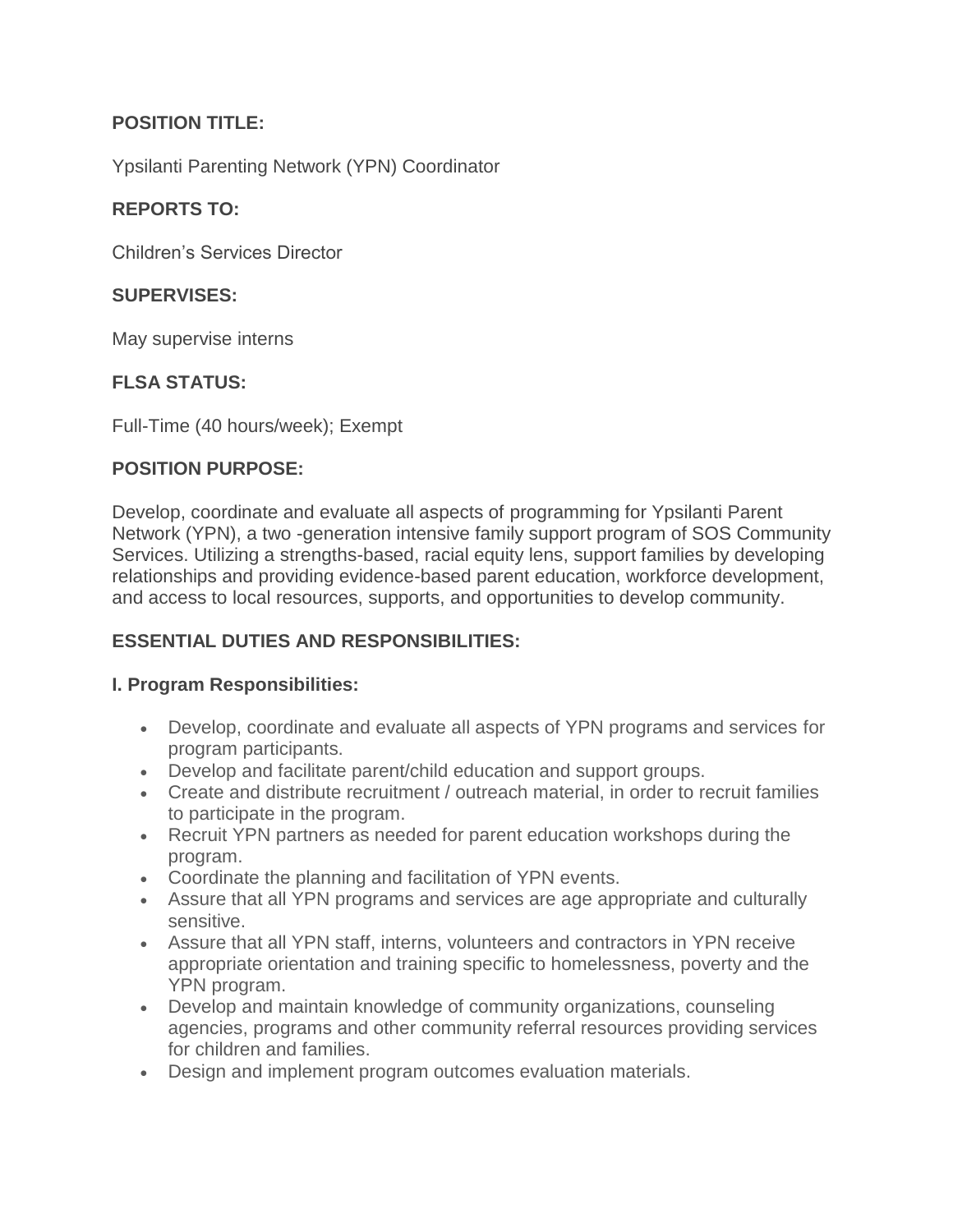- Assure that all recordkeeping and grant-related reporting is completed in a timely fashion
- Participate in the children's services team
- Participate in appropriate inter-agency program planning for children's services
- Participate in coordinated care planning meetings with collaborating agencies.

# **II. Family Support Responsibilities:**

- Schedule home visits with interested families to introduce them to the program and to formally sign-up for the program. Confirm enrollment with families.
- Coordinate and administer comprehensive family and child assessments of program participants.
- Develop and implement a Family Service Plan for participant families to assure each program participant's health, education and emotional needs and goals are addressed.
- Complete and submit home visit notes monthly. Prepare family summary report for each family and present at team meeting.
- Seek input from program participants to inform program improvement
- Participate in regular team and partner meetings and provide ongoing updates to the Children's Services Director on all families experiencing crisis.
- Assist in coordinating transportation for families participating in the YPN program.
- Provide linkages and referrals to families participating in YPN.
- Additional duties as assigned.

# **III. Agency Responsibilities:**

- Actively support the SOS commitment to diversity, equity and inclusion in all areas & responsibilities.
- Uphold and ensure appropriate enforcement of all agency policies and practices
- Participate in community relations and outreach tasks as directed and required.

# **BASIC QUALIFICATIONS:**

- Bachelor's degree in child development, social work or related field, preferred.
- Excellent organizational skills.
- Strong oral and written communication skills.
- Strong technology skills including Zoom, Microsoft 365, PowerPoint, and Excel.
- Minimum of three years' experience working with diverse populations of young children and families required.
- Strong experience with group facilitation.
- Experience with family support, parent education, early childhood education and community outreach preferred.
- Applicants must have the ability to work and interact effectively with individuals and groups with a variety of identities, cultures, backgrounds, and ideologies.